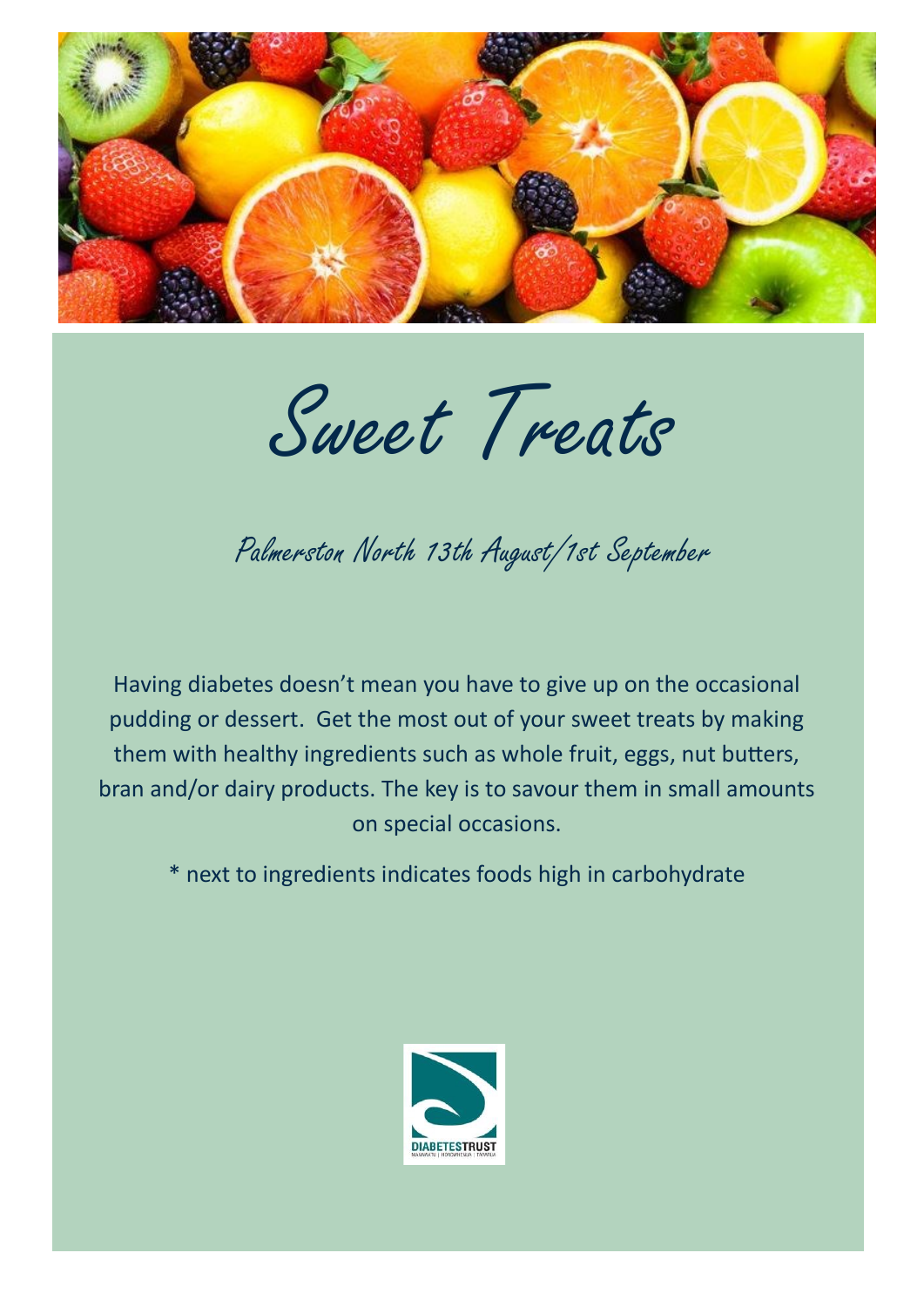

No-sugar banana bread

Serves 12 (recipe nadialim.com)

Ingredients

- 125G BUTTER, MELTED (USE COCONUT OIL FOR A DAIRY FREE ALTERNATIVE)
	- 3 VERY RIPE BANANAS, MASHED\*
	- 1.5 CUPS OF DESICCATED COCONUT
		- 1 CUP GROUND ALMONDS
			- 1/2 CUP PLAIN FLOUR\*
				- 1 TSP BAKING SODA
		- 2 TSP VANILLA ESSENCE
		- A GOOD PINCH OF SALT
		- 3 FREE RANGE EGGS, WHISKED
	- 1 EXTRA BANANA, TO GARNISH (OPTIONAL)\*
	- GROUND CINNAMON PINCH OF, TO GARNISH (OPTIONAL)

## Method

- 1. Preheat oven to 180degrees Celsius. Line a loaf tin with baking paper.
- 2. In a large bowl , mix melted butter/oil, mashed banana, coconut, ground almonds, flour, baking soda, vanilla, salt and eggs. Stir until combined.
- 3. Spoon mixture into prepared loaf tin. Sprinkle with cinnamon.
- 4. Bake for 40minutes or unitl loaf is golden and skewer comes out clean
- 5. Leave loaf to cool in tin for 5-10 minutes before transferring to a wire rack. Store in an airtight container in a cool, dark place for up to 3 days or in the fridge for up to 5 days. It also freezes well.

Nutrition per serve: 710kj, 4.3gm protein, 14.5gm carbohydrate, 3gm fibre, 19gm fat, 180mg sodium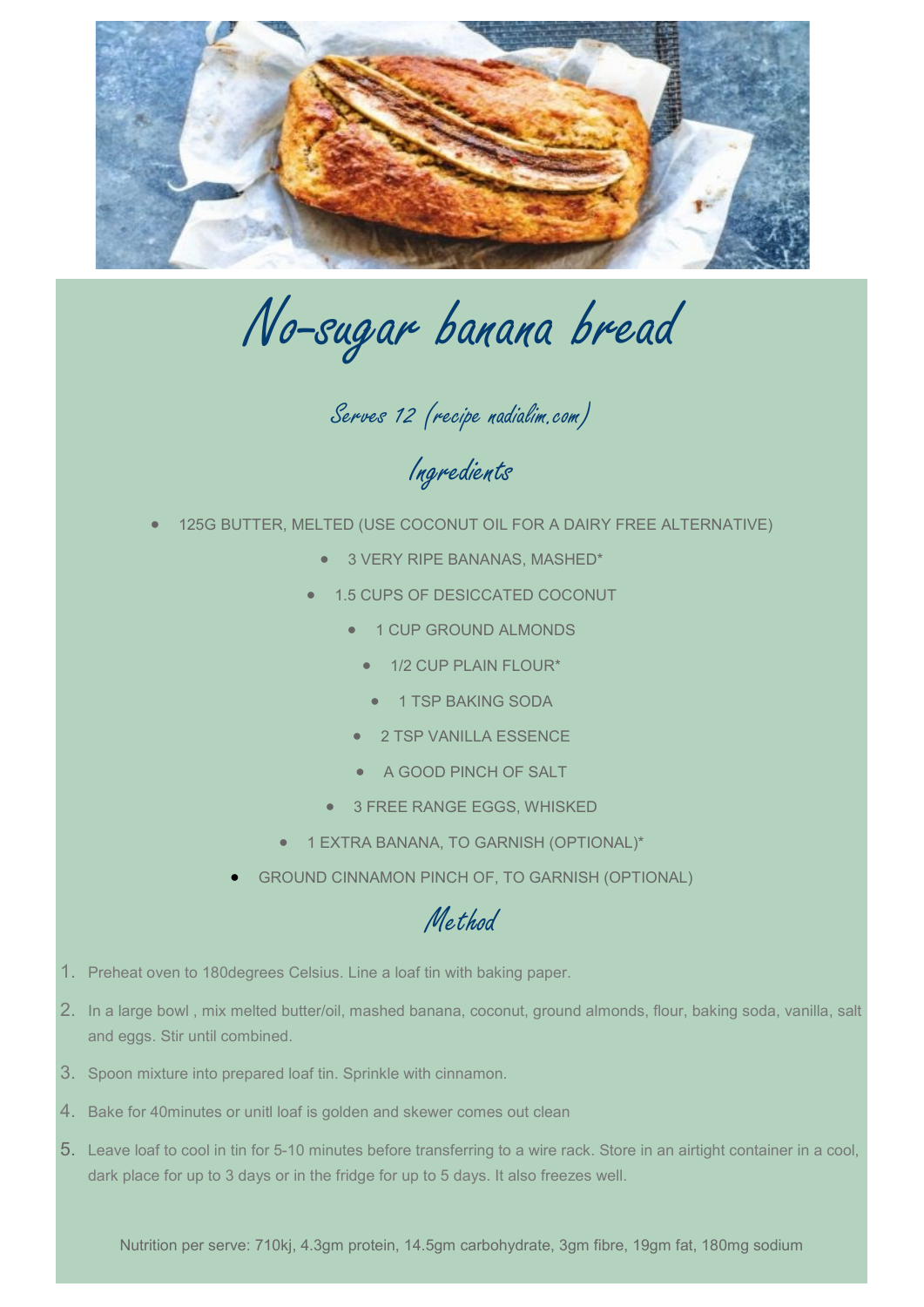

Chocolate chickpea cookies

Makes 16 cookies (recipe adapted from nadialim.com)

Ingredients

- 1 X 400G TIN OF CHICKPEAS, DRAINED, RINSED\*
- 1/2 CUP OF NUT BUTTER (E.G PEANUT, ALMOND, CASHEW)
	- 1 TSP VANILLA ESSENCE
	- 1/3 CUP BROWN SUGAR (PACKED)\*
		- 1 TSP BAKING POWDER
		- 2 TBSP GROUND ALMONDS
- 1/3 (50G) CUP GOOD QUALITY DARK CHOCOLATE (AT LEAST 70% COCOA), FINELY CHOPPED\*

## Method

- 1. Preheat oven to 170 degrees Celsius and line a baking tray with paper
- 2. Pat chickpeas with paper towels. Place in the food processer with nut butter, vanilla, brown sugar, baking powder, ground almonds and butter. Blitz until all ingredients are well combined and have formed a cookie dough consistency.
- 3. Add dark chocolate and pulse briefly to distribute throughout the cookie dough
- 4. Roll heaped tablespoons of cookie dough into balls. (having wet hands stops the dough from being too sticky to roll). Place on prepared baking tray, about 3cm apart. (they wont spread much) Flatten slightly with the back of a wet fork
- 5. Bake for 12-15 mins until lightly golden. Remove from oven and leave to cool slightly. Use a fish slice to transfer to a wire rack to cool completely—they will be quite delicate
- 6. These cookies are lovely eaten warm but can be stored for up to a week in an airtight container or frozen.

Nutrition per serve: 343kj, 2.5gm protein, 8.3gm carbohydrate, 6gm fibre, 4.3gm fat, 80mg sodium